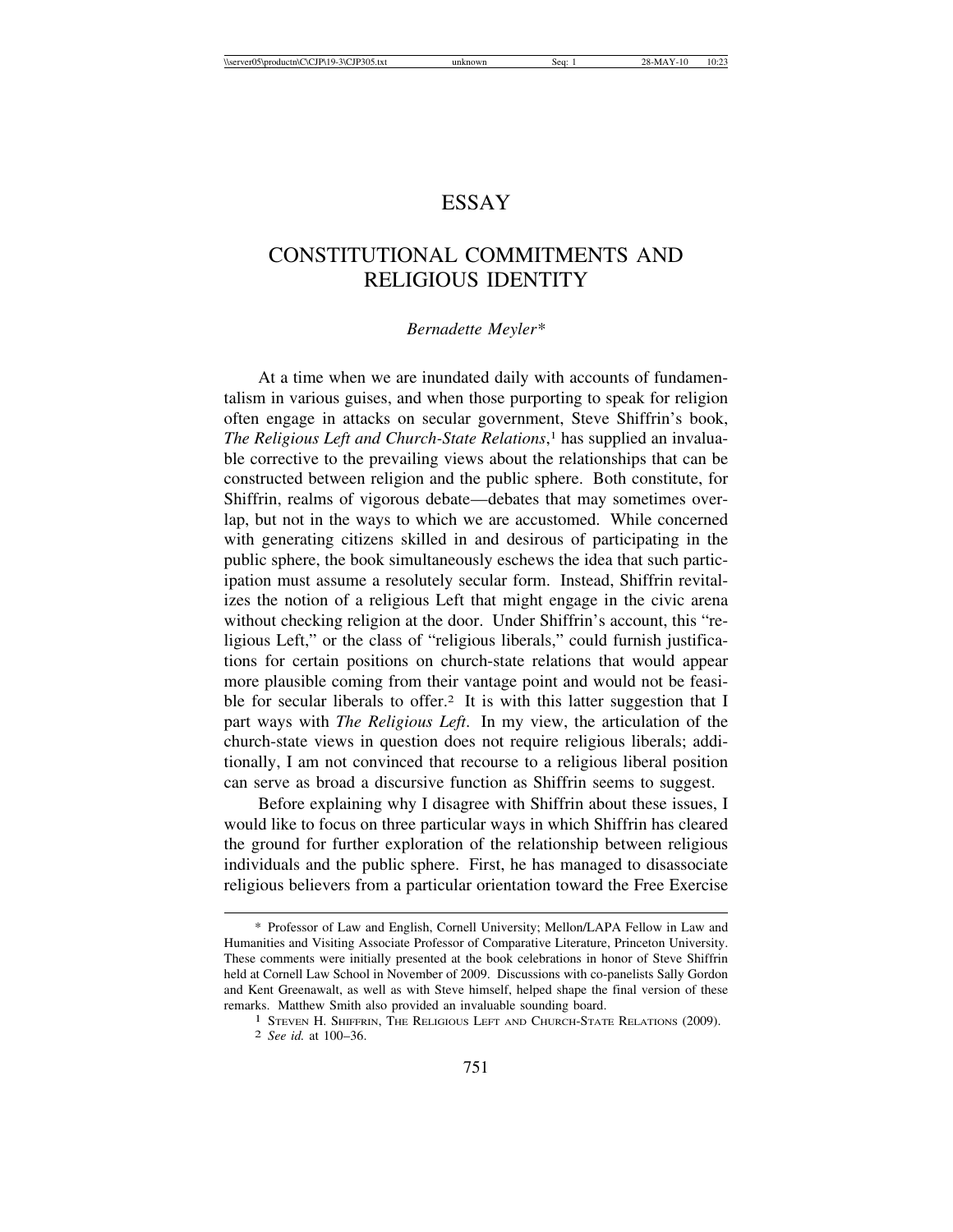and Establishment Clauses of the U.S. Constitution.3 As he explains, "My particular interest here is to focus on those citizens who favor free exercise and oppose tight connections between church and state in accordance with their religious premises."4 Religious conservatives who can claim membership within one of the currently more dominant religious traditions, such as Justice Antonin Scalia, often appear to support closer relations between church and state and to advocate a less separationist construction of the Establishment Clause.5 At the same time, someone like Scalia, who authored the majority opinion in *Employment Division v. Smith*6 against which liberals and conservatives alike protested, does not favor broad grants of exemptions for free exercise purposes from neutral, generally applicable laws.7 Hence, Scalia would occupy the position opposite to the one that Shiffrin describes. There are, presumably, also those who might be called religious conservatives who favor free exercise; in other words, some identified as religious conservatives would probably favor free exercise even if they did not oppose tight connections between church and state.8 On the secular side, Shiffrin takes Chris

5 Like a number of his colleagues on the Supreme Court, Justice Scalia identifies as a Catholic. *See* Charles M. Blow, *The Catholic Court*, By the Numbers Blog, http:// blow.blogs.nytimes.com (May 26, 2009, 15:43 EST) (tracking the shift from a primarily Protestant to a majority Catholic Supreme Court) (Justice Scalia's Catholic colleagues include Chief Justice Roberts, Justices Alito, Thomas, Kennedy, and now, Justice Sotomayor, who replaced Justice Souter, a Protestant, shortly after Charles Blow's post was written). Justice Scalia's dissenting opinion in *McCreary County, Kentucky v. American Civil Liberties Union of Kentucky*, 545 U.S. 844 (2005), articulates his view that expressions of monotheism—and, in particular, honoring the Ten Commandments in a non-denominational manner—"cannot be reasonably understood as a government endorsement of a particular religious viewpoint." *Id.* at 494 (Scalia, J., dissenting). For a commentary on, and critique of, Justice Scalia's dissent in *McCreary County* and its implications for interpreting the Establishment Clause, see Thomas Colby, *A Constitutional Hierarchy of Religions? Justice Scalia, the Ten Commandments, and the Future of the Establishment Clause*, 100 NW. U. L. REV. 1097 (2006).

<sup>6</sup> Employment Div., Dep't of Human Res. of Or. v. Smith, 494 U.S. 872 (1990). <sup>7</sup> *Smith* held that neutral criminal laws of general applicability are per se valid even if they burden the free exercise of religion. *See id.* at 876–79. Assessing the immediate aftermath of the decision, Doug Laycock wrote that "*Smith* produced widespread disbelief and outrage. . . . An extraordinary coalition of religious and civil liberties groups has sought to have *Smith* overturned, first by an unsuccessful petition for rehearing and now by proposed legislation." Douglas Laycock, *The Remnants of Free Exercise*, 1990 SUP. CT. REV. 1, 1 (1990). The legislation he mentioned, the Religious Freedom Restoration Act, was indeed passed, and spawned yet further litigation. *See* Religious Freedom Restoration Act of 1993 Public Law 103-141 (1993); City of Boerne v. Flores, 521 U.S. 507 (1997) (striking down the part of the Religious Freedom Restoration Act applying to the states as exceeding Congress's

enforcement powers under the Fourteenth Amendment).<br><sup>8</sup> I am not convinced that the category of "religious conservative" is a useful one, or that its application can answer more questions than it raises, but it is a phrase that appears in common parlance. One potential confusion—that between a conservative orientation toward politics and toward a particular religious tradition—is already treated in Shiffrin's account; as

<sup>3</sup> *See* U.S. CONST. amend. I ("Congress shall make no law respecting an establishment of religion, or prohibiting the free exercise thereof . . . ."). <sup>4</sup> SHIFFRIN, *supra* note 1, at 1. **<sup>R</sup>**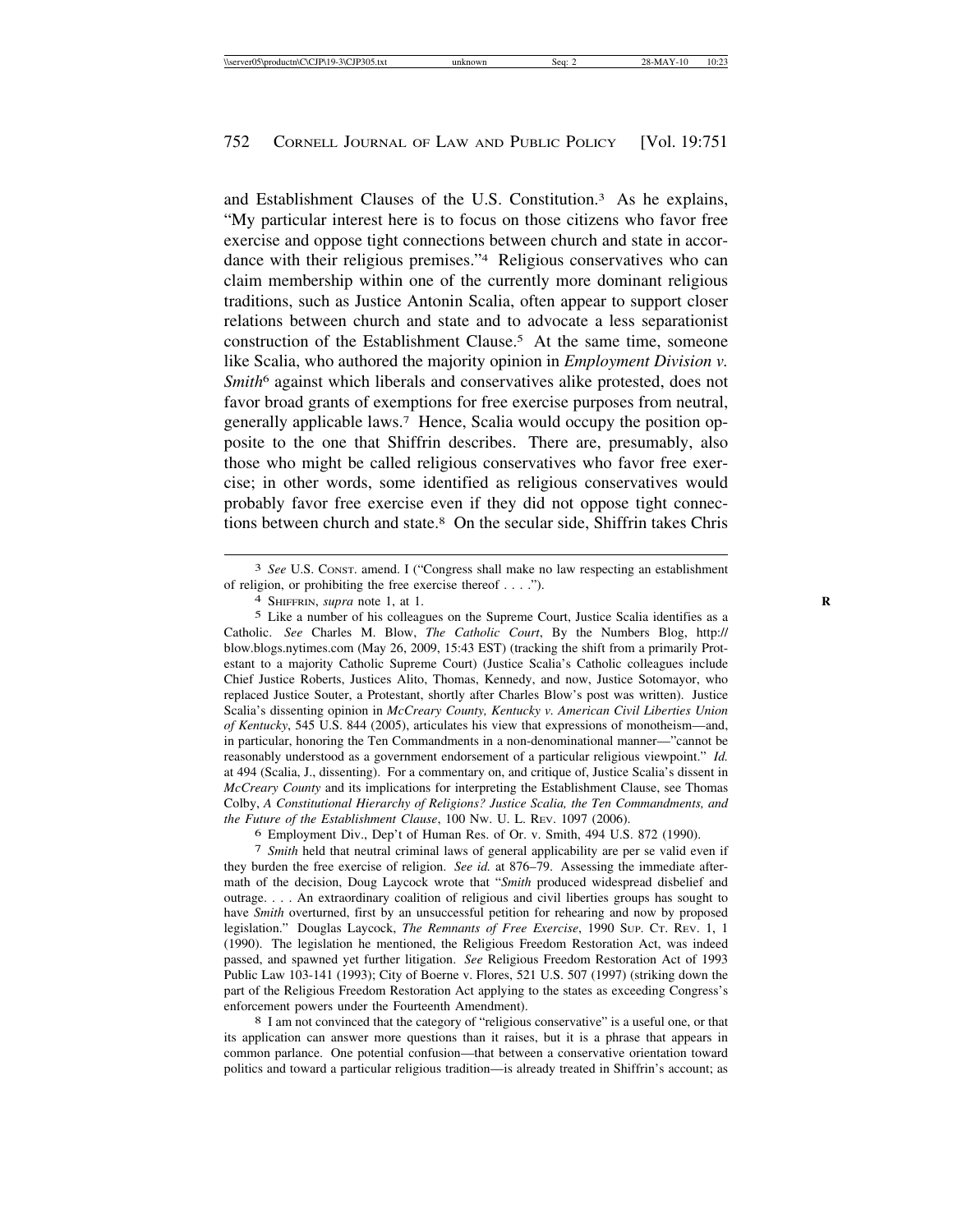Eisgruber and Larry Sager's book, *Religious Freedom and the Constitution*, 9 as his primary foil. Their recourse to equality leads them to oppose tight connections between church and state but also to favor free exercise rights for religion only to the extent that religious minorities have been discriminated against.10 Hence we are left with the quandary of whether secularists can strongly favor religious free exercise and whether the religious can endorse the separation of church and state.

Later I will argue that the doctrinal position Shiffrin associates with religious liberals can, indeed, be occupied by secular liberals as well, but here I would like to suggest that even some religious conservatives may take the same approach. The historical roots of the Establishment Clause and some of the impetus behind its enforcement are connected with minority religionists' resistance against imposition of the dominant tradition.11 Following this logic, religious practitioners who hold positions on

That said, some scholars and jurists who are viewed as conservative do advocate for a more expansive conception of the Free Exercise Clause than Justice Scalia endorses. One example is Michael McConnell, who was generally regarded as a conservative at the time of his resignation from the United States Court of Appeals for the Tenth Circuit in 2009. *See* Tony Mauro, *Judge McConnell to Step Down from 10th Circuit Bench*, LEGAL INTELLIGENCER 4 (May 7, 2009) (explaining that "McConnell is usually categorized as a conservative . . . . But he clerked for the liberal Justice William Brennan Jr., criticized *Bush v. Gore* and has tangled more than once with Justice Scalia over First Amendment doctrine."). McConnell has argued vigorously that accommodations for the free exercise of religion are both normatively desirable and consistent with historical practice. *See* Michael W. McConnell, *Free Exercise Revisionism and the* Smith *Decision*, 57 U. CHI. L. REV. 1109, 1111 (1990) (criticizing the *Smith* decision on the basis of "the opinion's use of legal sources—text, history, and precedent—and its theoretical argument," and arguing that "*Smith* is contrary to the deep logic of the First Amendment"); Michael W. McConnell, *The Origins and Historical Understanding of the Free Exercise of Religion*, 103 HARV. L. REV. 1409, 1511–12 (1990) (contending that "[t]he modern argument against religious exemptions, based on the establishment clause, is . . . historically unsupportable," and that,"[w]ithout overstating the force of the evidence, it is possible to say that the modern doctrine of free exercise exemptions is more consistent with the original understanding than is a position that leads only to the facial neutrality of legislation").

9 CHRISTOPHER L. EISGRUBER & LAWRENCE G. SAGER, RELIGIOUS FREEDOM AND THE CONSTITUTION (2007). <sup>10</sup> *See id.* at 13, 16–20. <sup>11</sup> *See* John C. Jeffries, Jr. & James E. Ryan, *A Political History of the Establishment*

*Clause*, 100 MICH. L. REV. 279, 307 (2001) (describing how, from the 1930s onward, "Jewish

he elaborates, the designations "religious conservative" and "religious liberal" do not, in his work, refer to theological positions. SHIFFRIN, *supra* note 1, at 1. Several other significant confusions, however, remain. The category of "religious conservative" could embrace those whose politics are conservative *because of* religion and those who simply happen to be both politically conservative and religious. Relatedly, as Kent Greenawalt discusses in his contribution, Shiffrin's model places even religious liberals who do not invoke religious reasons in the public sphere within the category of "secular liberals." *See* Kent Greenawalt, *In Celebration of Steven Shiffrin's* The Religious Left and Church-State Relations, 19 CORNELL J.L. & PUB. Poly 746–47 nn.32–35 and accompanying text (2010). There does not, however, appear to be an equivalent category of "secular conservative" that would include conservatives who are religious believers but do not rely on religion in promoting particular political positions. Due to these and other difficulties, I will not attempt to identify anyone as a "religious conservative" per se.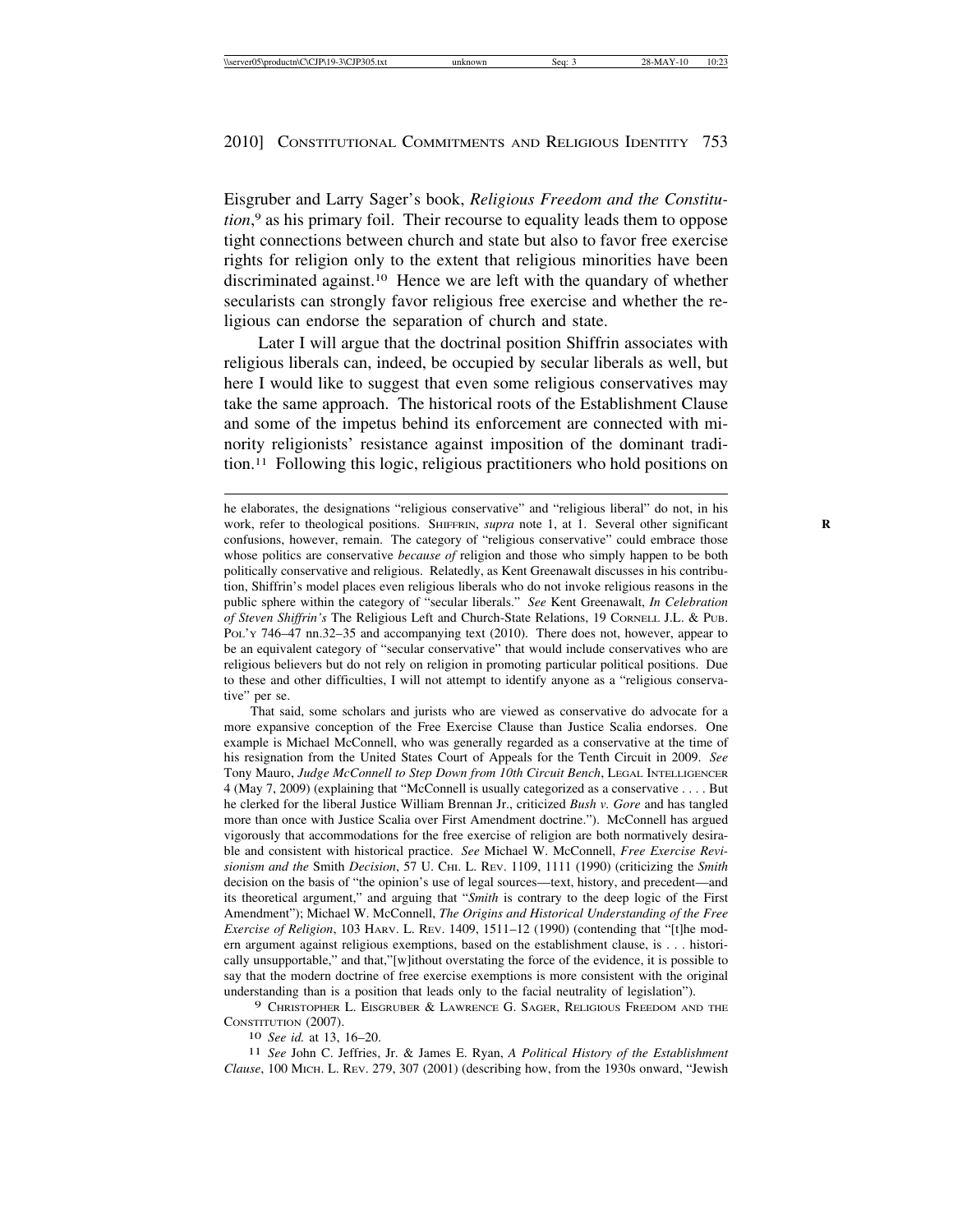other matters that would usually be associated with religious conservatism might also oppose close connections between church and state, precisely because those connections would serve to devalue their own particular religious heritage. To the extent that Shiffrin is defining a religious Left as co-extensive with a particular doctrinal orientation toward the Religion Clauses, I am, for these reasons, not certain that Shiffrin's classification is entirely airtight. Nevertheless, there remains substantial value in demonstrating why religious liberals might endorse positions on the Religion Clauses that are not consistent with those often associated in the popular imagination with religious conservatives.

In addition to disassociating many religious believers from certain positions on the Religion Clauses, Shiffrin writes strongly in favor of the constitutionality of compulsory, non-religious, public education, at least during the adolescent years. Citing the values of "democratic education, autonomy, empathy, creativity and imagination, respect and tolerance, social skills, equality, and justice," he contends that public education could, in most circumstances, constitutionally be required by the state, although the state should not insist on such a power because of the public

School Dist. of Abington Twp. v. Schempp, 374 U.S. 203, 240–41(1963) (Brennan, J., concurring) (internal citation omitted). Furthermore, as Justice Black noted with regard to the original impetus behind the constitutional restriction on the establishment of religion:

Another purpose of the Establishment Clause rested upon an awareness of the historical fact that governmentally established religions and religious persecutions go hand in hand. The Founders knew that only a few years after the Book of Common Prayer became the only accepted form of religious services in the established Church of England, an Act of Uniformity was passed to compel all Englishmen to attend those services and to make it a criminal offense to conduct or attend religious gatherings of any other kind—a law which was consistently flouted by dissenting religious groups in England and which contributed to widespread persecutions of people like John Bunyan . . . .

Engel v. Vitale, 370 U.S. 421, 432–33 (1962) (internal citations omitted). *But see* STEPHEN M. FELDMAN, PLEASE DON'T WISH ME A MERRY CHRISTMAS: A CRITICAL HISTORY OF THE SEPA-RATION OF CHURCH AND STATE (1998) (arguing that the norm of separation of church and state pre-dates the First Amendment and that it was connected with a history of anti-Semitism); PHILIP HAMBURGER, SEPARATION OF CHURCH AND STATE (2002) (elaborating on how the passage on the state level of the so-called "Blaine Amendments" prohibiting government funding of religious organizations derived from nineteenth-century anti-Catholic sentiment).

opinion on church-state relations was intensely separationist, and Jews would play a prominent role both in resisting aid to religious schools and in excluding religion from public education"). Justice Brennan further explained the role of religious minorities in increasing sensitivity to perceived government endorsements of religion:

<sup>[</sup>O]ur religious composition makes us a vastly more diverse people than were our forefathers. They knew differences chiefly among Protestant sects. Today the Nation is far more heterogeneous religiously, including as it does substantial minorities not only of Catholics and Jews but as well of those who worship . . . no God at all. In the face of such profound changes, practices which may have been objectionable to no one in the time of Jefferson and Madison may today be highly offensive to many persons, the deeply devout and the nonbelievers alike.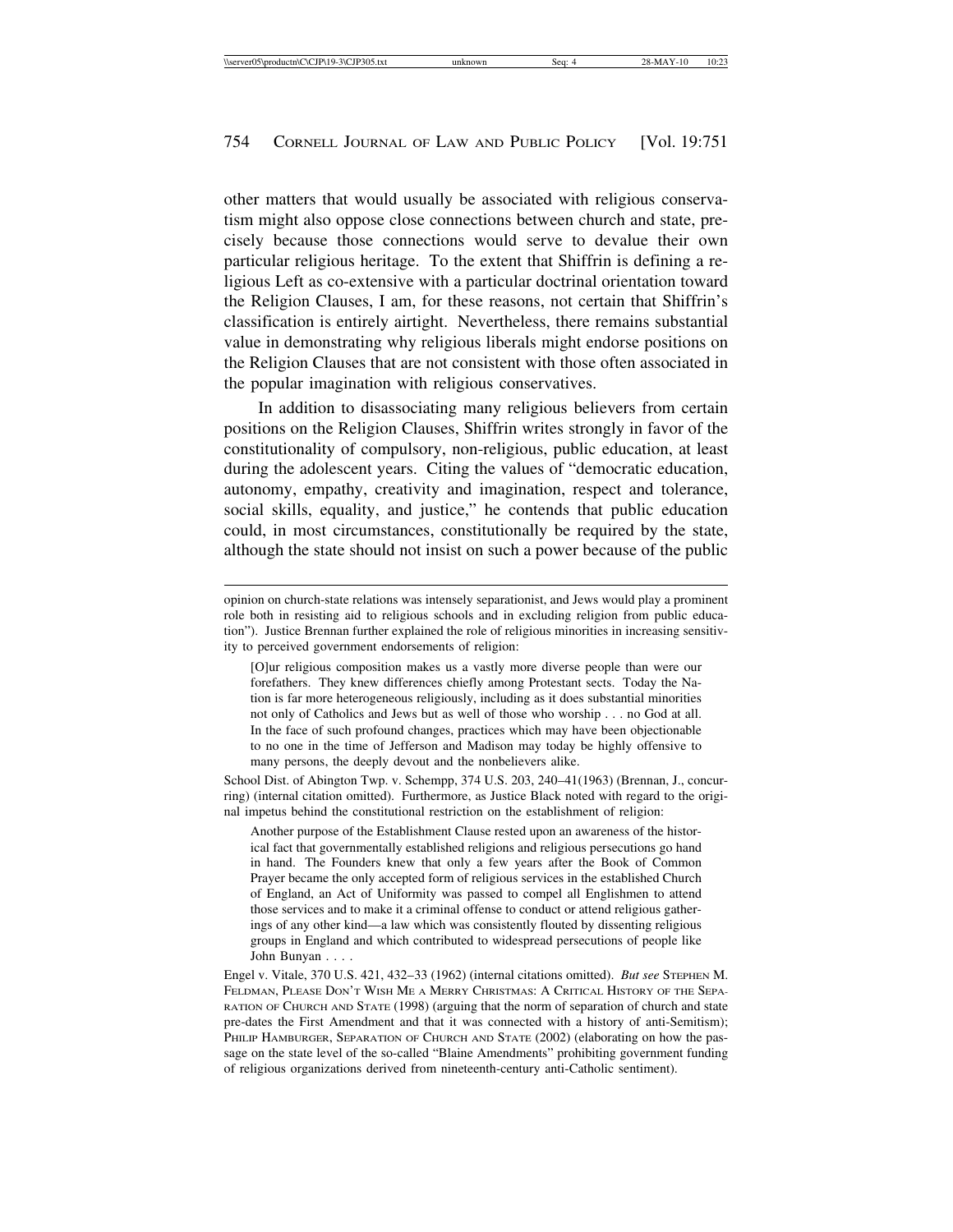backlash this stance would produce.12 Given that Shiffrin does not believe mandatory public education should be implemented, one might wonder what purpose defending its constitutionality retains. The rhetorical force of Shiffrin's position is, I would contend, quite strong. In recent years, the United States has reached a crucial turning point in public education, not only because of the rise of voucher programs, which Shiffrin discusses, but also because of the vast increase in the amount of religious homeschooling. As Kim Yuracko recently wrote in *Education Off the Grid*,

> Homeschooling was common in the United States before the nineteenth century, but by the early 1980s the practice was illegal in most states. Since then, homeschooling has enjoyed a dramatic rebirth. Today, homeschooling is legal in all states. Estimates of the number of children currently homeschooled range from 1.1 to 2 million. The 1.1 million estimate represents 2.2 percent of the school-age population in the country.13

This trend toward homeschooling often carries with it, Yuracko argues, detrimental gender-based effects as well as difficulties in enforcing educational standards.14

The trend also stands in contrast to the educational policy of a number of European countries, including Germany and Sweden, which have long traditions of requiring school attendance. Indeed, just last year, a German family wishing to homeschool their children emigrated to the United States and claimed asylum on the ground that deprivation of the right to homeschool constituted persecution on the basis of religion.15 An immigration judge recently ruled in their favor, determining that homeschoolers constituted a particular "social group" whose members had a "well-founded fear of persecution."16 Nor has the claim of a right

<sup>12</sup> *See* SHIFFRIN, *supra* note 1, at 68, 80–81. **R**

<sup>13</sup> Kim Yuracko, *Education Off the Grid: Constitutional Constraints on Homeschooling*, 96 CAL. L. REV. 123, 124–25 (2008).

<sup>14</sup> *See id.* at 134, 156–57.

<sup>15</sup> Rose French, *German Family Seeks U.S. Asylum to Homeschool Kids*, USA TODAY, Mar. 31, 2009, *available at* http://www.usatoday.com/news/education/2009-03-31-home school-christian\_N.htm.

<sup>16</sup> Ben Conery, *Home-schoolers Win Asylum in U.S.; Germans Fled 'Persecution'*, WASH. TIMES, Jan. 28, 2010, at A1; Campbell Robertson, *Judge Grants Asylum to German Home Schoolers*, N.Y. TIMES (Feb. 28, 2010) (adding that Immigration and Customs Enforcement has appealed the decision). In order to receive asylum in the United States, individuals must demonstrate that they "are 'refugee[s],' who are people 'unable or unwilling' to return to their home countries 'because of persecution or a well-founded fear of persecution on account of race, religion, nationality, membership in a particular social group, or political opinion . . . ." Weng v. Holder, 593 F.3d 66, 71 (1st Cir. 2010) (quoting 8 U.S.C. §§ 1158(b)(1)(B)(i), 1101(a)(42)(A) (2006)).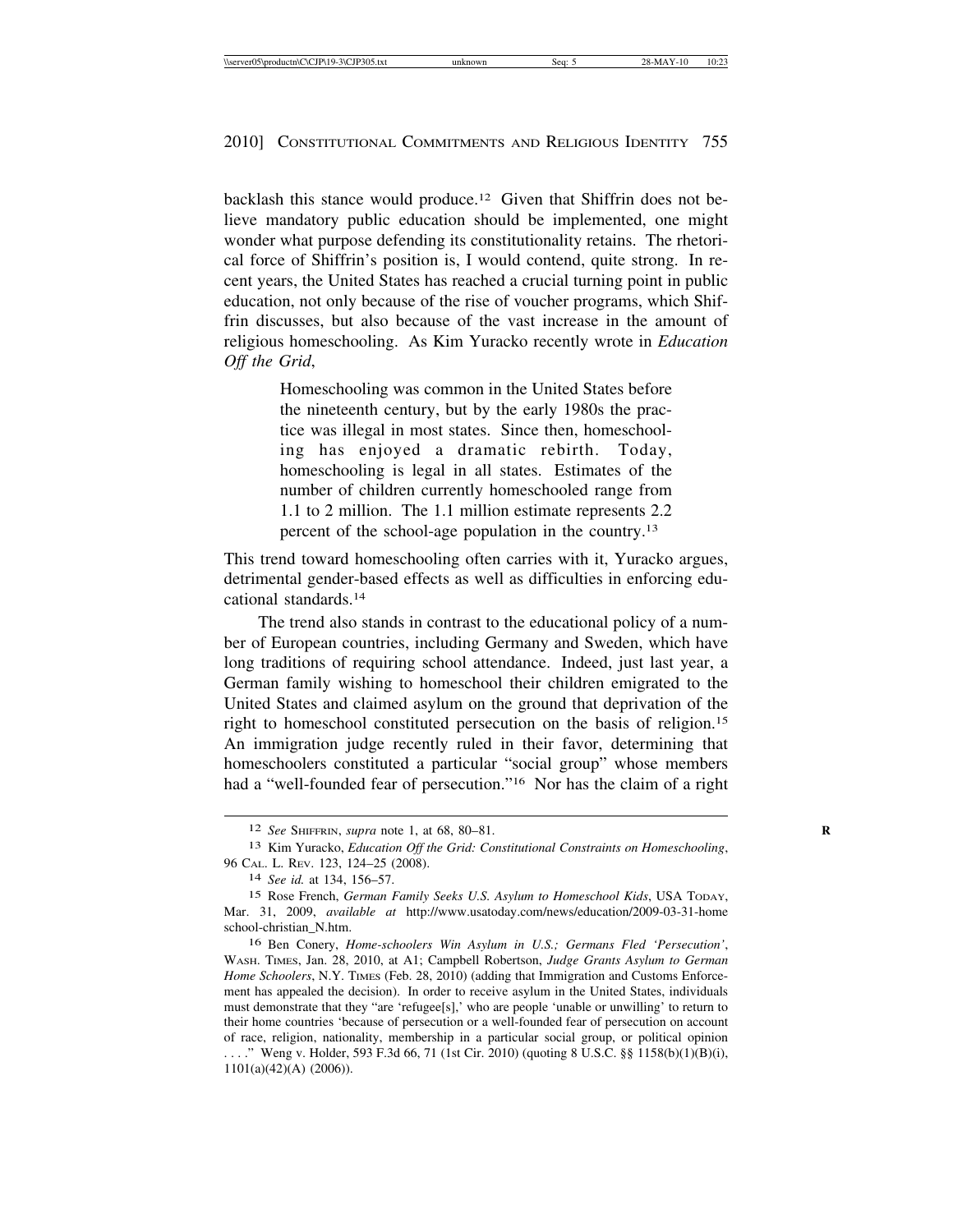to homeschool been restricted exclusively to the immigration context. A 2009 appellate decision in California dealt with whether a child could be ordered to attend public or private school—in other words, any educational option other than homeschooling—as part of a dependency proceeding.17 Although the court ultimately upheld the underlying order, it did so only after determining that the governmental action would pass muster under a strict scrutiny analysis, and the court decided the case in such a way as to avoid what it deemed the difficult constitutional question of whether home schooling could be prohibited in general.18 In the face of these increasing claims, in various legal contexts, of a right to religious homeschooling, the arguments that Shiffrin musters in favor of mandatory public education provide an important countervailing force.

Finally, Shiffrin supplies cogent reasons why, contra Rawls, actors in the political sphere may justifiably use religious as well as secular arguments, contending that "[p]ublic reason disease can be fatal in American politics."<sup>19</sup> Citing the efficacy of Christian evangelists' appeals to the American public and the inability of secular liberals to address the central theological arguments animating certain conservative political positions, Shiffrin contends that religious arguments may and should be used persuasively in politics.20 History supports this conclusion. Anyone familiar with the pamphlet wars of seventeenth-century England, in which readings of John of Patmos's *Revelation* were paired with claims about the contemporary political scene and biblical accounts of paternity were used to justify the political order, $21$  will both acknowledge the possibility of conducting sophisticated political debate through the vehicle of religious doctrine and testify to the intensity of commitment to the resultant political positions. In some circumstances, a counter-argument from religion may indeed be the most effective way of responding to an argument from religion.

Nevertheless, the seventeenth-century example might give us pause. While seventeenth-century England was doubtless the site of much vigorous and important political debate, it was also the locus of a civil war,

<sup>17</sup> *See* Jonathan L. v. Superior Court, 165 Cal. App. 4th 1074 (2d Dist. 2008).

<sup>18</sup> *See id.* at 1101–04.

<sup>19</sup> SHIFFRIN, *supra* note 1, at 126. **R**

<sup>20</sup> *See id.* at 126–27.

<sup>21</sup> *See* Bernadette Meyler, *Theaters of Pardoning: Tragicomedy and the Gunpowder Plot*, *in* 25 STUD. IN LAW, POL., AND Soc'y 37, 59-73 (Austin Sarat ed., 2002) (discussing the political deployments of *Revelation* in the seventeenth century). See generally ROBERT FILMER, PATRIARCHA: THE NATURALL POWER OF KINGES DEFENDED AGAINST THE UNNATU-RAL LIBERTY OF THE PEOPLE, *in* PATRIARCHA AND OTHER WRITINGS 1, 6–12 (Johann P. Sommerville ed., Cambridge Univ. Press, 1991) (1680) (elaborating the Biblical authority for a patriarchal conception of the state).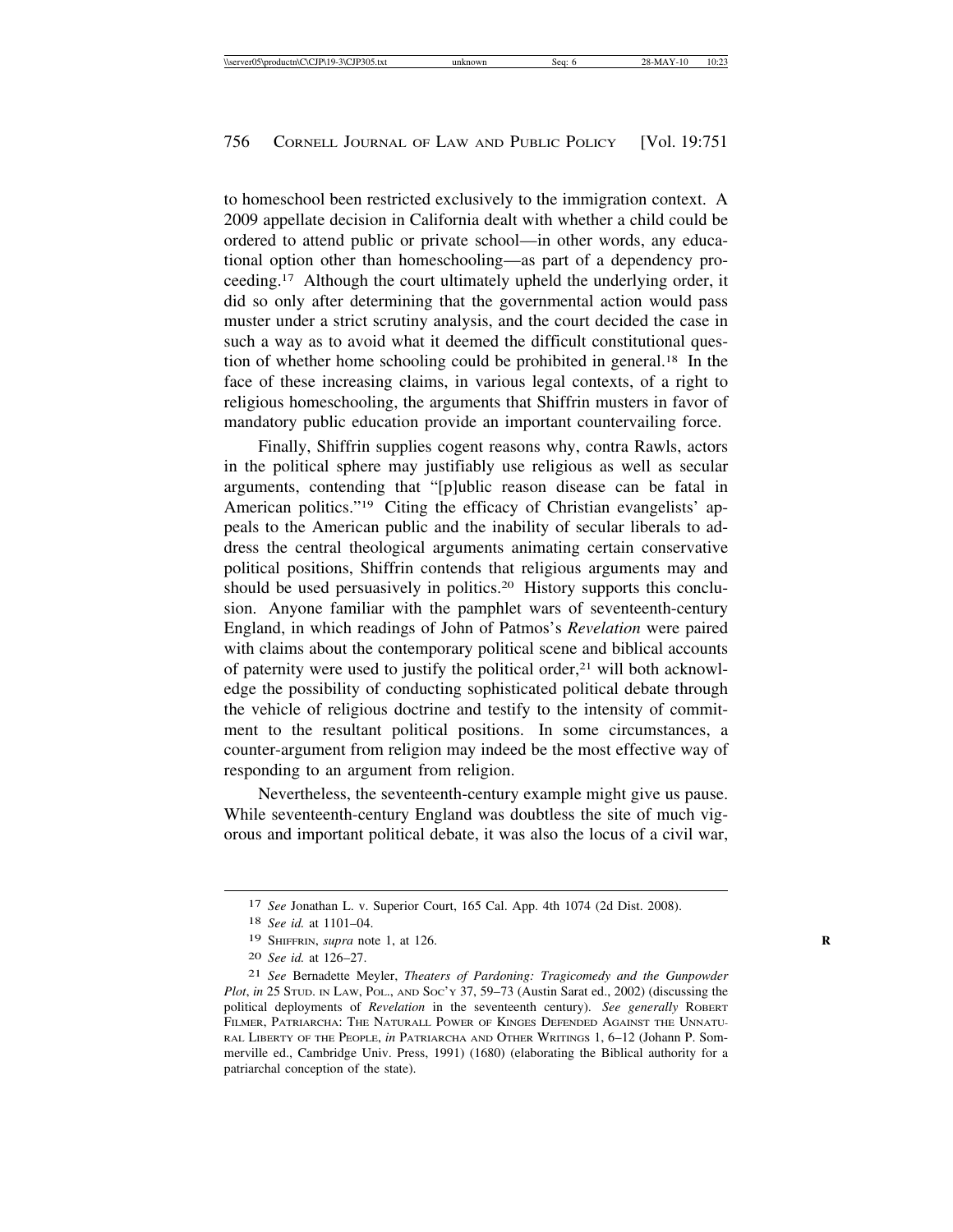as well as a quieter subsequent revolution.22 Furthermore, while historians have long disputed the dominant cause of the English Civil War, religion has usually been mentioned as a prime factor.23 This brings me to the point where I part ways with Shiffrin—in the suggestion that religious liberals can offer more persuasive justifications for certain positions on church-state relations than can those on the left who hold a secular position. Although in America today the main divide is often depicted as that between religious adherents and committed secularists, $24$  so it might seem more likely that religious believers would listen to those who had not demonstrated skepticism about their world-view, the seventeenthcentury example should remind us that relations *among* religious groups have, traditionally, been no less fraught than those between believers and non-believers.

According to Shiffrin:

[I]t is particularly important to argue that tight churchstate relations are bad for religion. But in many contexts that argument requires assumptions about what the mission of religious people might be and what does and does not fit within the mission. This requires a theological discussion. Religious liberals welcome that discussion; even if some secular liberals think such discussion is appropriate, they are generally less equipped to engage in it.25

There is a plausibility to this claim; many religious individuals within the United States may consider secular interests to be so different from their own as not to be persuaded by secular justifications for maintaining a strong Establishment Clause. Nevertheless, we have no reason to believe, I would suggest, that some religious groups would be any more persuaded of the value of separation of church and state by arguments from the standpoint of religion than by secular claims. Shiffrin cites Roger Williams' warning about the dangers of merging religion and the

<sup>22</sup> *See generally* CONRAD RUSSELL, THE CAUSES OF THE ENGLISH CIVIL WAR (1990)

<sup>(</sup>detailing the genesis and episodes of the mid-seventeenth-century conflicts).<br><sup>23</sup> *See, e.g., id.* at 58–82 (considering the extent to which controversy over religion con-<br>tributed to the occurrence of the English Civil

<sup>24</sup> See, e.g., NOAH FELDMAN, DIVIDED BY GOD: AMERICA'S CHURCH-STATE PROBLEM 7–8 (2005) (contrasting "values evangelicals" with "legal secularists," and explaining that, while both groups share "[t]he goal of reconciling national unity with religious diversity . . . , the methods for doing it are deeply opposed"); Michael McConnell, *Justice Brennan's Accommodating Approach Toward Religion*, 95 CAL. L. REV. 2187, 2187 (2007) ("In the absurd polarization of American political culture, many have come to treat religion as a partisan matter."); Steven D. Smith, *How is America 'Divided by God'?*, 27 MISS. C. L. REV. 141, 157 (2007) (suggesting a divide between "the cultures of secularism and of strong religion," although not identifying secularism exclusively with a lack of religious belief).

<sup>25</sup> SHIFFRIN, *supra* note 1, at 99. **R**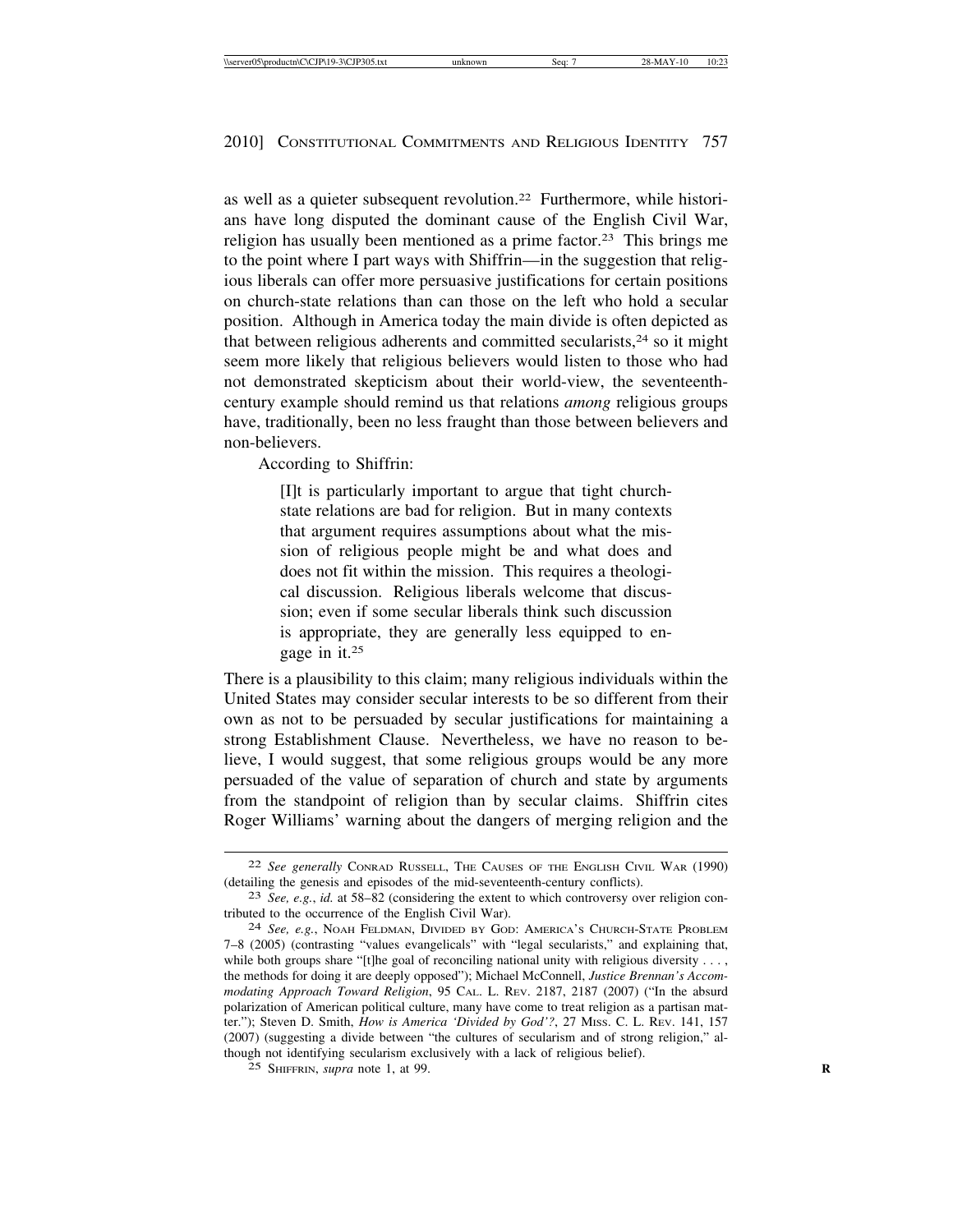state.26 Although Roger Williams issued this warning in the seventeenth century, many subsequent religious groups have disregarded it and have not been concerned about the extent to which involvement in politics could corrupt religion itself. Despite the availability of religious arguments against a close connection between church and state, there may always remain religious individuals or groups that strive for closer ties between faith and politics. More effective, however, may be religious liberals' engagement with religious conservatives on other issues of public policy, such as healthcare, the death penalty, birth control, or marriage. Within these contexts, the presence of a religious Left position can demonstrate that the opposition between the secular and the religious has been drawn too starkly in America.

In addition to contending that those on the religious Left may be able to provide justifications for a particular position on church-state relations that are more persuasive to religious conservatives than those supplied by secular liberals, Shiffrin maintains that religious liberals are able to furnish a more persuasive account of the Religion Clauses as a whole. Part of Shiffrin's argument rests on the premises that "the Constitution favors religion" and that "[t]he Constitution protects religion because it is valuable."27 A discussion of these premises is beyond the scope of this comment, but even if they are valid, I would contend that at least one stance on constitutional interpretation would allow secular liberals to take those premises into account just as strongly as religious liberals. It would be rare, I think, to find an individual who had thought through every clause of the Constitution and determined that each reflected precisely his world-view; if the Constitution does not exactly embody the vantage point of each and every American, yet we believe it expresses values that structure the nation and allow it to cohere, why should a secular liberal *not* be able to accept that the Constitution might value religion, even if he or she does not?

Furthermore, I believe that secular liberals can offer justifications for strong support of free exercise and rigorous adherence to restrictions on the establishment of religion. Shiffrin seems to acknowledge that secular liberals have, in fact, put forth a number of grounds for resisting the Supreme Court's decision in *Smith* and instead supporting exemptions for religious practice from neutral laws of general applicability.28 The Establishment Clause, Shiffrin suggests, presents more difficult terrain for secular liberals. As he states, "In the absence of legitimate stability concerns, secular liberalism has a hard time explaining why religion

<sup>26</sup> *Id.* at 32–33 (Williams "argued that God was not so stupid as to place the fate of religion in the hands of politicians") (internal citation omitted).

<sup>27</sup> *Id.* at 107.

<sup>28</sup> *See id.* at 104–05.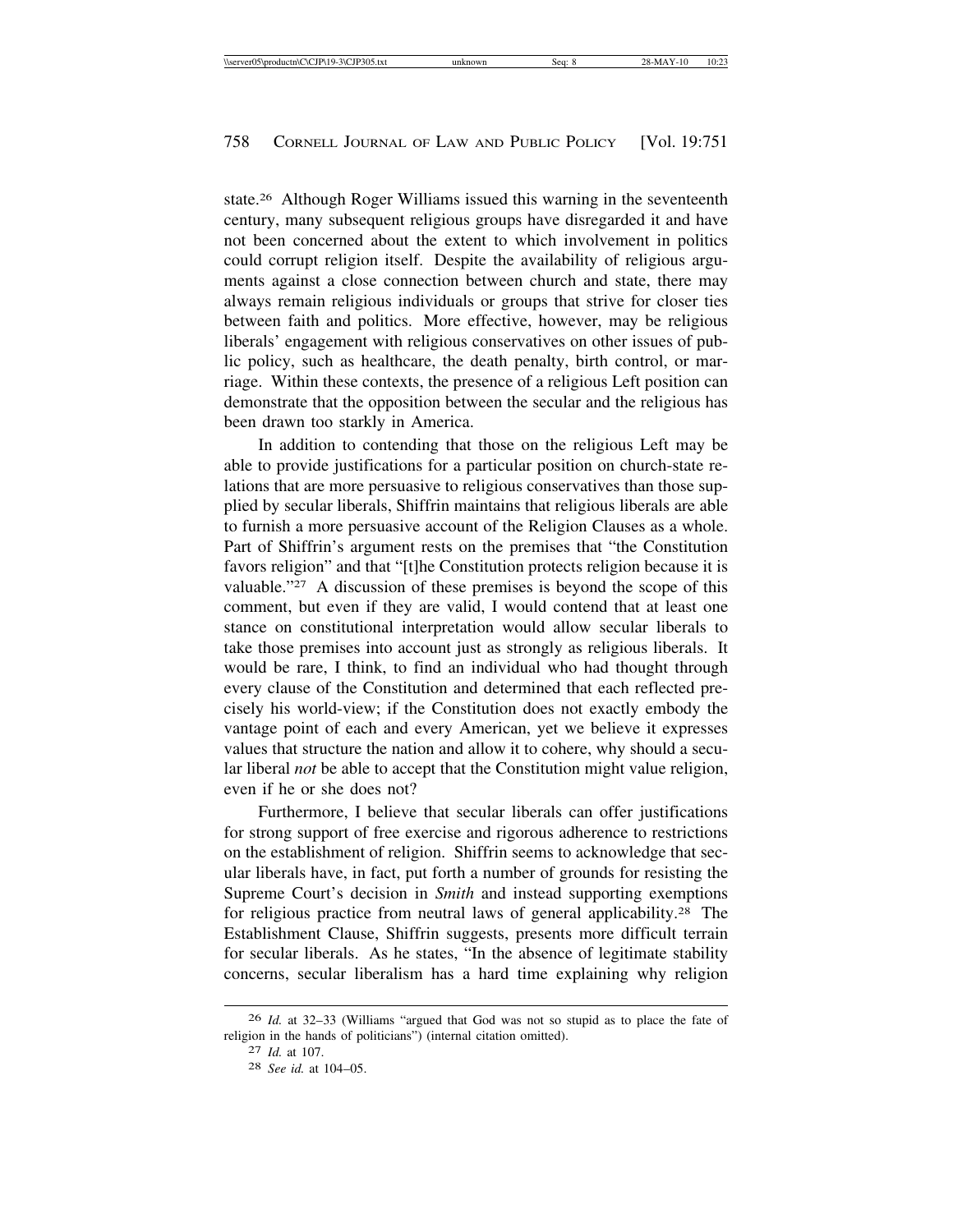alone is subject to an Establishment Clause."29 The prefatory clause of this sentence, however, assumes away a lot. Many secular liberals may believe—on the basis of substantial historical evidence—that religion has furnished and continues to furnish the greatest possible threat to the stability of the state. Avoiding as much government entanglement with religion as possible may help to minimize that threat. In addition, secular liberals may hold a more robust notion of what constitutes discrimination against particular religious groups than Shiffrin suggests. As he observes,

> If religion is to be treated equally, . . . one might regard aid to religious churches and schools that is used to promote religious messages as unproblematic (so long as it is part of a program that does not discriminate against nonreligious organizations). Yet most secular liberals balk against any such aid. They want religion to be treated equally in some respects, but not others.30

One argument against such aid, as against voucher programs, follows from a particular substantive vision of equality; if aid to religious schools helps to promote already established and mainstream religions—as it may well do—it could contribute to disfavoring minority religions.<sup>31</sup> Hence, through pursuing the equality rationale further, the secular liberal may be able to justify objections against voucher programs as currently constituted, even if not on an absolute basis.

Although I disagree that there exists a fundamental connection between the "religious Left" and a particular position on church-state relations, i.e., "favor[ing] free exercise and oppos[ing] tight connections between church and state," and that religious liberals will always be able to be more persuasive than secular liberals in arguing against positions espoused by religious conservatives, I am delighted that *The Religious Left and Church-State Relations* has brought the large group of people on the religious Left in America to public attention. If Steve's own writings

<sup>29</sup> *Id.* at 106. <sup>30</sup> *Id.* <sup>31</sup> Some evidence suggests that Catholic schools are over-represented among voucher recipients, as might be anticipated from their long-standing existence. *See* V. Dion Haynes, *Vouchers Breathe New Life Into D.C. Catholic Schools: Tuition Rates, Morals Appeal to Parents*, WASH. POST, June 13, 2005, at A1. ("Of the 983 students in the voucher program, which provides federal grants to District children to use toward tuition and fees at private or religious schools, 61 percent are attending Catholic schools—a percentage that is expected to remain roughly the same when the program expands to about 1,600 students this fall."); *see also* Joseph M. O'Keefe, S.J., *Catholic Schools and Vouchers: How the Empirical Reality Should Ground the Debate*, *in* SCHOOL CHOICE: THE MORAL DEBATE 195, 195 (Alan Wolfe ed., 2003) (explaining that the proponents of vouchers include "pro-market think tanks and political action organizations associated with the Republican Party, inner-city parents, and the Roman Catholic Church").